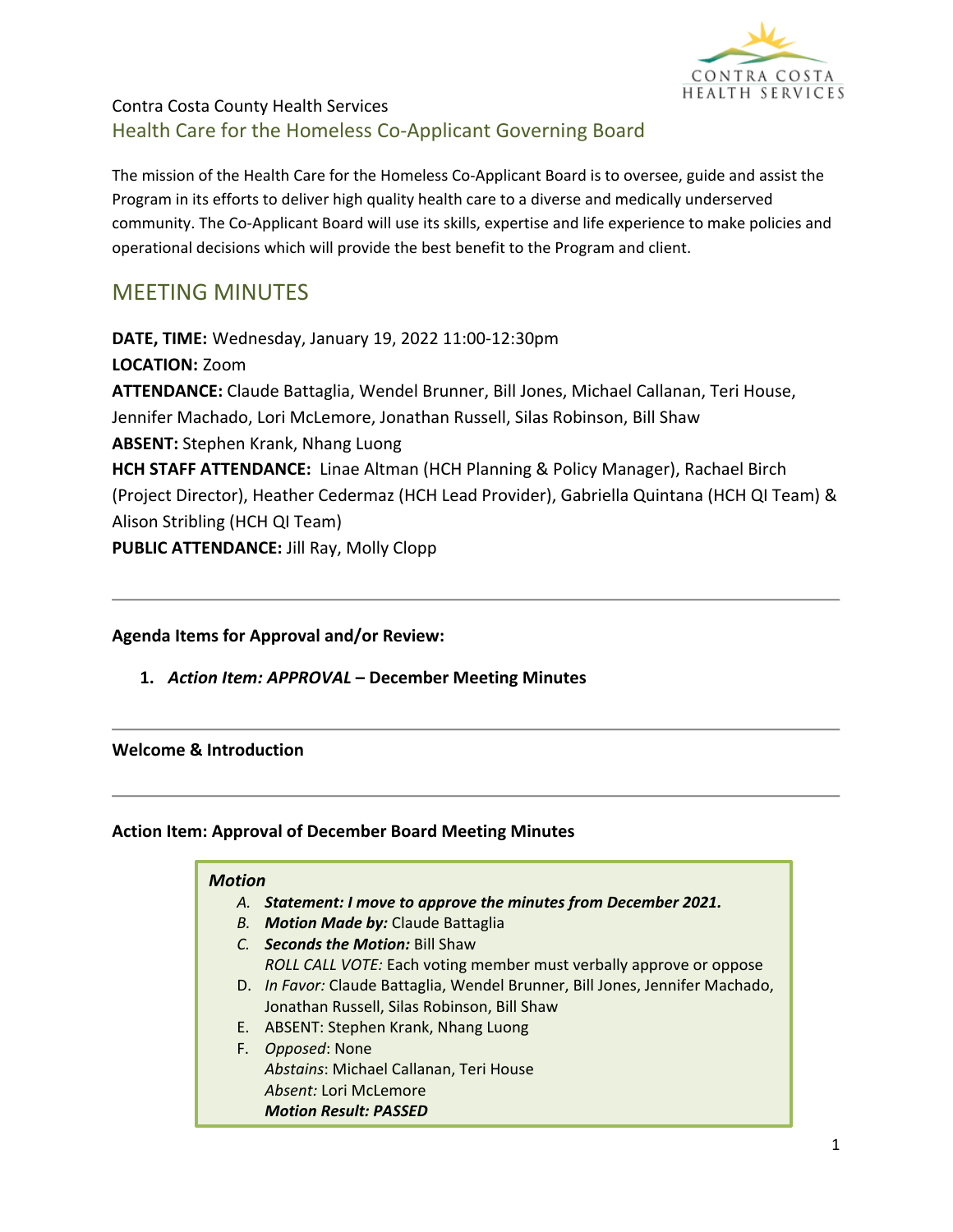

### *Standing Item:* **HCH Services Update**

(Heather Cedermaz, HCH Management)

- 1. COVID Update
	- a. The PUI hotel has been quite busy these days. HCH has continued to provide services in the community, shelter, and hotel. Some limited staffing due to the surge but we are continuing services
		- I. These services are also highlighting families and individuals not just in hotels/ shelters but others who are in fragile housing situations
		- II. USPS test ordering link for free kits
		- III. Our data dashboard has the number of people in the PUI hotel.
			- PUI= persons under investigation
			- But now for those who have tested positive, and it should be the isolation hotel
		- IV. Delta landing operated by BACS
			- Clients from premier and surestay waiting on inspections to finish to move back in

### *Action Item:* **Project Director Update**

(Rachael Birch, Project Director)

- 1. Grant Renewal
	- a. Middle of UDS
	- b. Grant renewal approved
- 2. Test Kits
	- a. HRSA at home test kit pilot, we are continuing to get shipments every 2 weeks
	- b. The demand has sky rocketed and at home test kits were depleted and has been so hard to find
	- c. Have gathered some feedback from clients who have been provided these kits

*Standing Item:* **Quality Improvement/Assurance & Program Performance Reports** (Gabriella Quintana, HCH QI Team)

- 1. Year over Year HCH Visits
	- a. 7,291 visits in 2021 *(see presentation for year over year chart)*
- 2. Review of 2022 QA/QI Priorities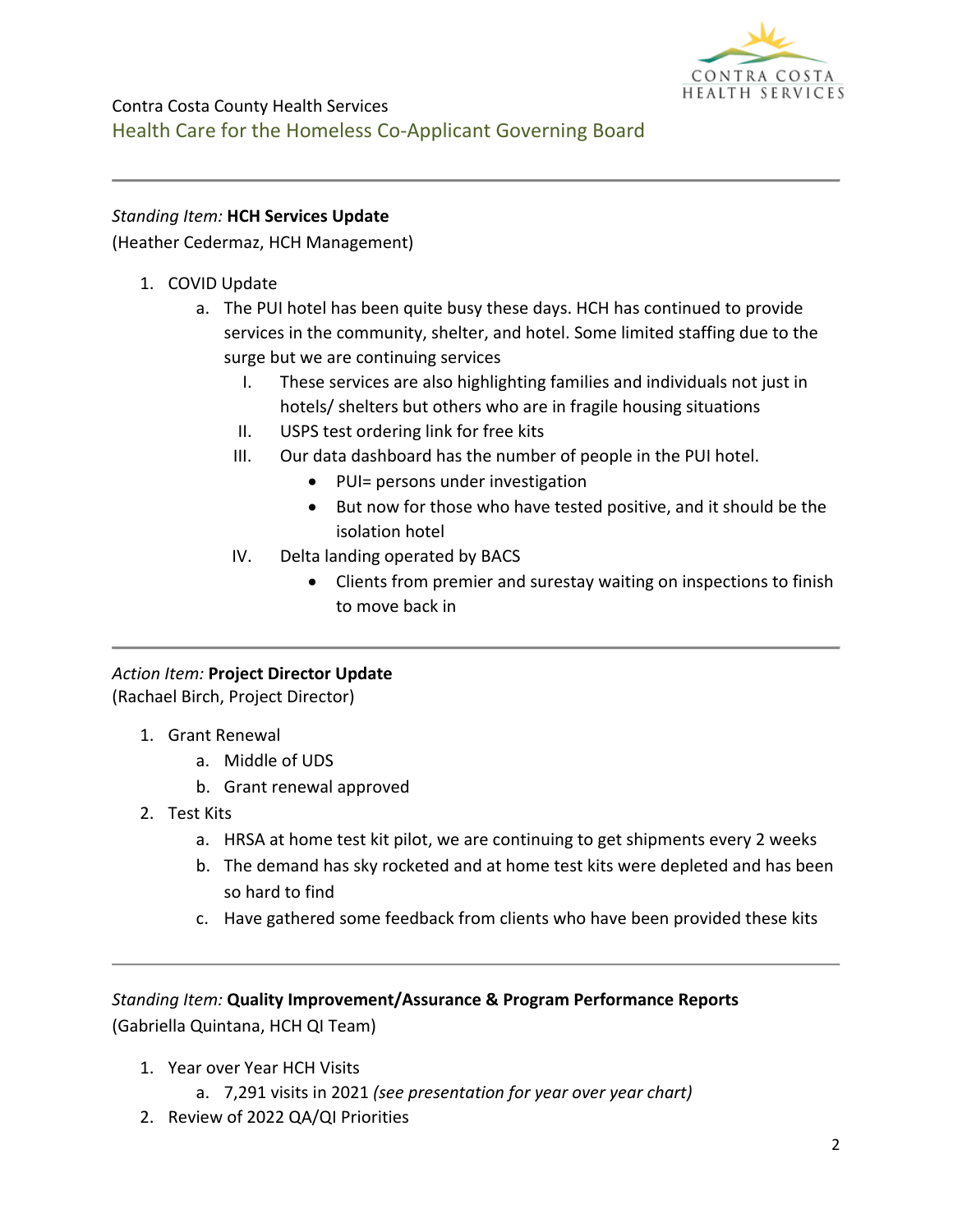

## Contra Costa County Health Services Health Care for the Homeless Co-Applicant Governing Board

- a. Improve outcomes on all HRSA Clinical Measures
- b. Assess patients' social determinants of health needs upon enrollment in Compass Rose.
- c. Diabetes: Create individualized improvement plans for diabetics seen in HCH department with a Hemoglobin Test (A1c) over 9 or missing an A1c
- d. Cancer Screenings: Increase Cancer Screenings for Colorectal Cancer, Breast Cancer, and Cervical Cancer
- e. Increase availability for addiction treatment in all HCH Clinics
- f. Increase Communicable Disease screening with Point of Care Tests (POCT)
- g. Increase percentage of patients who have insurance by 2.5% by December 2024 relative to 2022.

#### *Standing Item:* **HCH Program Updates & Community Updates**

- 1. Updated homeless service provider guidance
	- a. Recommended to request up to date vaccination status
	- b. New isolation guidance from the CDPH
- 2. Molly Clopp- trinity center is part of the county's homeless services.
	- a. Often partner with Kaiser and John Muir. Connecting with others is a vital part of this
- 3. Winter nights- busy past 4-5 weeks
	- a. Have use the PUI hotel with covid cases at the safe parking program.
	- b. Had to close for 2 days and had to put everyone in a hotel.
	- c. It's busy, a non-stop time

#### *Standing Item:* **Future Matters**

- 1. Quality Improvement & Assurance Report
- 2. Project Director Annual Evaluation
- 3. UDS Presentation

*Standing Item:* **Next Meeting and Time** Wednesday, February 16, 2022 11:00-12:30pm Zoom